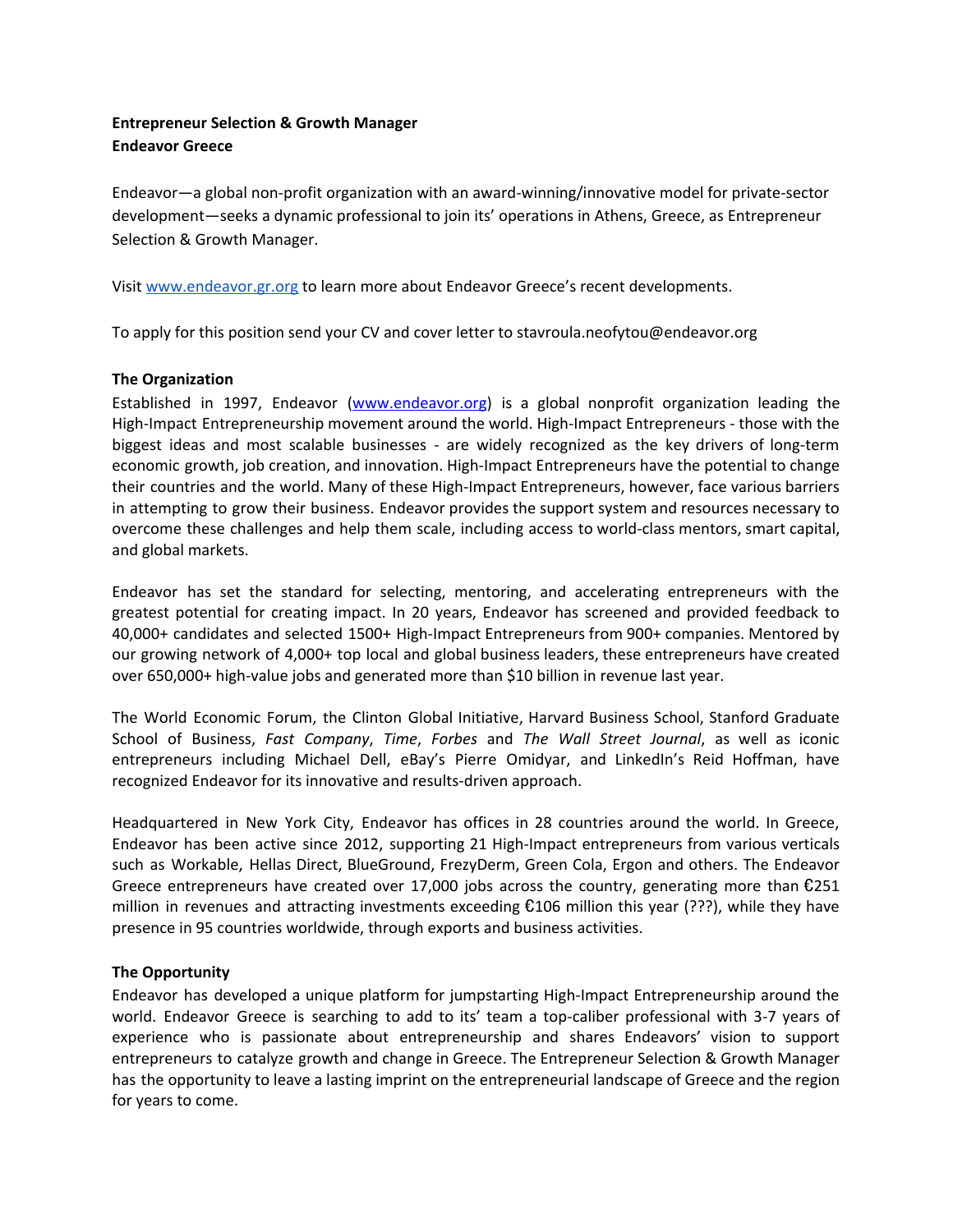| <b>Position:</b>   | Manager, Entrepreneur Selection & Growth                                                                                                                 |
|--------------------|----------------------------------------------------------------------------------------------------------------------------------------------------------|
| Location:          | Athens, Greece                                                                                                                                           |
| <b>Reports to:</b> | <b>Managing Director</b>                                                                                                                                 |
| Works with:        | Endeavor Global, Members of the local network, Endeavor Entrepreneurs, Endeavor<br>Candidates, Mentors, Endeavor Partners                                |
| Objective:         | Identify and select Greece-based High-Impact Entrepreneurs. Support and service<br>selected entrepreneurs through access to capital, markets and talent. |

## **Key Responsibilities**

(1). Coordinate Endeavor Greece's Search & Selection Process:

- Develop expertise in strategic industry verticals and proactively screen high-potential entrepreneurs running companies with EUR500,000 - EUR50 million in annual sales
- Leverage Endeavor's network of business leaders, investors, entrepreneurs, academics and journalists to "nominate" potential candidates
- Assess companies' growth potential, critical challenges, and the entrepreneurial capacity and mindset of the team
- Draft company overviews and detailed case studies to be used at Endeavor's Local and International Selection Panels. These case studies analyze business concepts, innovation, growth potential and management teams
- Support entrepreneurs through the selection process through mentor research and outreach, meeting coordination and detailed note-taking
- Prepare and train entrepreneurs for Local and International Selection Panels
- Maintain an ongoing pipeline of potential entrepreneur candidates

(2). Accelerate Entrepreneur Impact through Endeavor Services:

- Build deep relationships with local High-Impact Endeavor Entrepreneurs
- Help Endeavor Greece Entrepreneurs grow faster and more effectively by anticipating and proactively managing their needs and required services
- Design, develop, and manage all aspects of the support given to entrepreneurs including advisory boards, mentorship sessions with advisors and investors, and other strategic services related to talent and investment
- Provide support in event, partner, and network services by helping event lead, involvement in partner communication and reporting, familiarizing oneself with entrepreneur portfolios to support calls, suggesting collaborations, and researching potential connections for companies.
- Contribute to overall management by supporting with the logistics of recruiting, running reports and dashboards regularly to monitor service delivery, and familiarizing oneself with Endeavor's existing network.
- Independently facilitate efficient meetings with entrepreneurs through clear objectives and effectively structured discussions as well as strong relationships.
- Monitor accounts and ensure that entrepreneurs are aware of programs and opportunities offered by Endeavor, and proactively suggest relevant services.
- Work with Endeavor Global NY headquarters and other Endeavor affiliate offices to provide selected entrepreneurs with additional support and resources from Endeavor's network